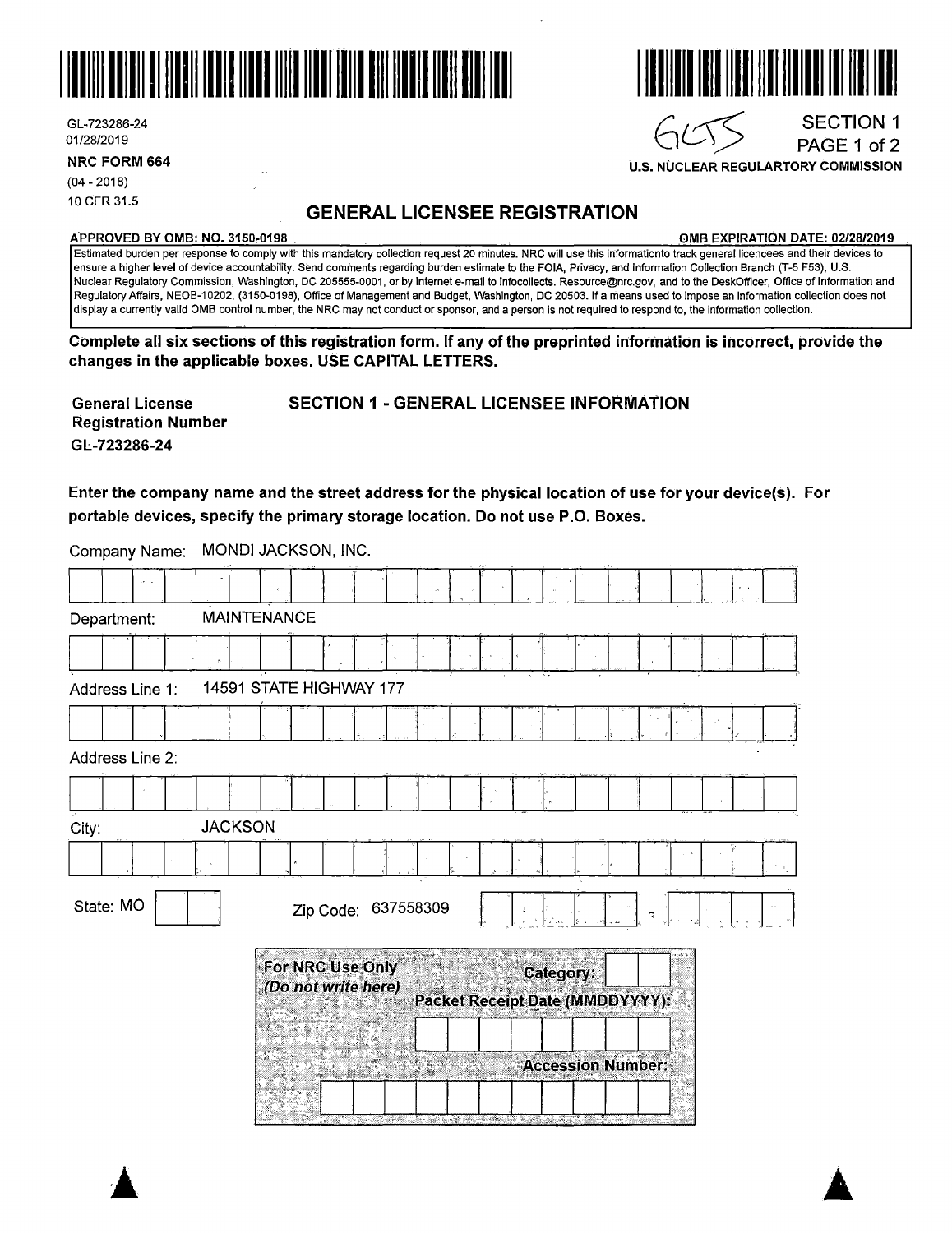

| GL-723286-24 |  |
|--------------|--|
| 01/28/2019   |  |



**SECTION 1** PAGE 2 of 2

# **SECTION 1 - GENERAL LICENSEE INFORMATION (Continued)**

Enter the name, telephone number and title of the person who is the responsible individual for the device(s).

| Last Name: HUNT                                                                                                                                                                                                                                                                                                                                                                                                                                             |                                                   |
|-------------------------------------------------------------------------------------------------------------------------------------------------------------------------------------------------------------------------------------------------------------------------------------------------------------------------------------------------------------------------------------------------------------------------------------------------------------|---------------------------------------------------|
|                                                                                                                                                                                                                                                                                                                                                                                                                                                             |                                                   |
| <b>BRYAN</b><br>First Name:                                                                                                                                                                                                                                                                                                                                                                                                                                 | Middle Initial: L                                 |
|                                                                                                                                                                                                                                                                                                                                                                                                                                                             |                                                   |
| <b>Business Telephone Number:</b><br>(573) 335-4900                                                                                                                                                                                                                                                                                                                                                                                                         | 2158<br>Extension:                                |
|                                                                                                                                                                                                                                                                                                                                                                                                                                                             |                                                   |
| Title:<br><b>MAINTENANCE MANAGER</b>                                                                                                                                                                                                                                                                                                                                                                                                                        |                                                   |
| ै.<br>ज                                                                                                                                                                                                                                                                                                                                                                                                                                                     |                                                   |
|                                                                                                                                                                                                                                                                                                                                                                                                                                                             |                                                   |
| Enter the mailing address where correspondence regarding your device(s) should be sent.                                                                                                                                                                                                                                                                                                                                                                     |                                                   |
| <b>MAINTENANCE</b><br>Department:                                                                                                                                                                                                                                                                                                                                                                                                                           |                                                   |
| ψĥ                                                                                                                                                                                                                                                                                                                                                                                                                                                          |                                                   |
| 14591 STATE HIGHWAY 177<br>Address Line 1:                                                                                                                                                                                                                                                                                                                                                                                                                  |                                                   |
|                                                                                                                                                                                                                                                                                                                                                                                                                                                             |                                                   |
| Address Line 2:                                                                                                                                                                                                                                                                                                                                                                                                                                             |                                                   |
|                                                                                                                                                                                                                                                                                                                                                                                                                                                             |                                                   |
| City:<br><b>JACKSON</b>                                                                                                                                                                                                                                                                                                                                                                                                                                     |                                                   |
|                                                                                                                                                                                                                                                                                                                                                                                                                                                             | $\frac{1}{2}$ , $\frac{1}{2}$<br>٦b<br>$r\pm v^2$ |
| 丙<br>l^ s∹<br>h 이외 도 예 도제 (41)<br>Zip Code: 637558309<br>State: MO                                                                                                                                                                                                                                                                                                                                                                                          |                                                   |
| $\mathcal{L}(\mathcal{L}(\mathcal{L}(\mathcal{L}(\mathcal{L}(\mathcal{L}(\mathcal{L}(\mathcal{L}(\mathcal{L}(\mathcal{L}(\mathcal{L}(\mathcal{L}(\mathcal{L}(\mathcal{L}(\mathcal{L}(\mathcal{L}(\mathcal{L}(\mathcal{L}(\mathcal{L}(\mathcal{L}(\mathcal{L}(\mathcal{L}(\mathcal{L}(\mathcal{L}(\mathcal{L}(\mathcal{L}(\mathcal{L}(\mathcal{L}(\mathcal{L}(\mathcal{L}(\mathcal{L}(\mathcal{L}(\mathcal{L}(\mathcal{L}(\mathcal{L}(\mathcal{L}(\mathcal{$ |                                                   |
| $\label{eq:2.1} \frac{1}{\sqrt{2}}\int_{\mathbb{R}^3}\frac{1}{\sqrt{2}}\left(\frac{1}{\sqrt{2}}\right)^2\frac{1}{\sqrt{2}}\left(\frac{1}{\sqrt{2}}\right)^2\frac{1}{\sqrt{2}}\left(\frac{1}{\sqrt{2}}\right)^2\frac{1}{\sqrt{2}}\left(\frac{1}{\sqrt{2}}\right)^2\frac{1}{\sqrt{2}}\left(\frac{1}{\sqrt{2}}\right)^2\frac{1}{\sqrt{2}}\frac{1}{\sqrt{2}}\frac{1}{\sqrt{2}}\frac{1}{\sqrt{2}}\frac{1}{\sqrt{2}}\frac{1}{\sqrt{2}}$                           |                                                   |
|                                                                                                                                                                                                                                                                                                                                                                                                                                                             |                                                   |
|                                                                                                                                                                                                                                                                                                                                                                                                                                                             |                                                   |
| the control of the control of the                                                                                                                                                                                                                                                                                                                                                                                                                           |                                                   |
|                                                                                                                                                                                                                                                                                                                                                                                                                                                             |                                                   |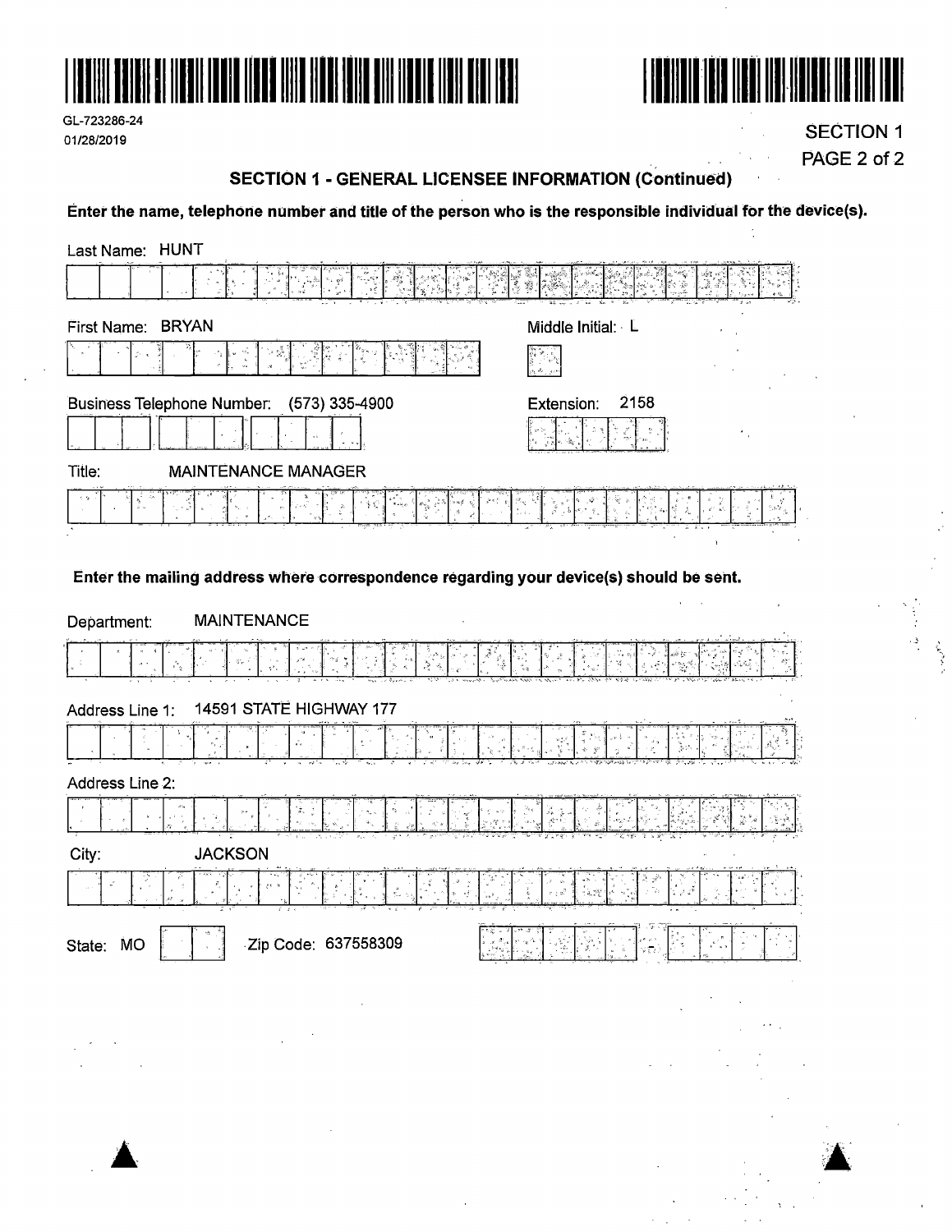



| GL-723286-24 |
|--------------|
| 01/28/2019   |

### SECTION 2 - DEVICES SUBJECT TO REGISTRATION

Our records indicate that you have these devices. Please updtae the information as necessary.

**SECTION 2** PAGE 1 of 1

| <b>NRC Device Key</b><br>789135                        | (Internal Control Number)                      |                 |
|--------------------------------------------------------|------------------------------------------------|-----------------|
| <b>NDC Technologies</b><br>Distributor/Dustributed By: |                                                |                 |
|                                                        | $v_{\rm a}$<br>$\gamma_{\rm c}^{\rm R}$<br>У., |                 |
| 1933-19GL<br>Distributor License Number:               |                                                |                 |
|                                                        |                                                |                 |
| Manufacturer name:                                     | NDC INFRARED ENGINEERING INC                   |                 |
|                                                        |                                                |                 |
| Device Model (Not Source Model): 103                   |                                                |                 |
|                                                        | $\mathcal{L}^{\mathcal{A}}$                    |                 |
| 986571<br>Device Serial Number:                        |                                                |                 |
|                                                        | S.                                             |                 |
| 11/29/2008<br>Transfer Date:                           |                                                |                 |
|                                                        | Not in possession of device (Also<br>$\Box$    |                 |
|                                                        | complete Section 4.)                           |                 |
| <b>YYYY</b><br>MM<br><b>DD</b>                         |                                                |                 |
| Isotope (e.g. AM241)                                   | Activity (e.g. 1005)                           | Unit (e.g. mCi) |
| 1<br>AM241                                             | 150                                            | mCi             |
|                                                        |                                                |                 |
| $\overline{c}$                                         |                                                |                 |
| 3                                                      |                                                |                 |
|                                                        |                                                |                 |
| 4                                                      |                                                |                 |
|                                                        |                                                |                 |
|                                                        |                                                |                 |
| 5                                                      |                                                |                 |
| 6                                                      |                                                |                 |



 $\mathcal{L}$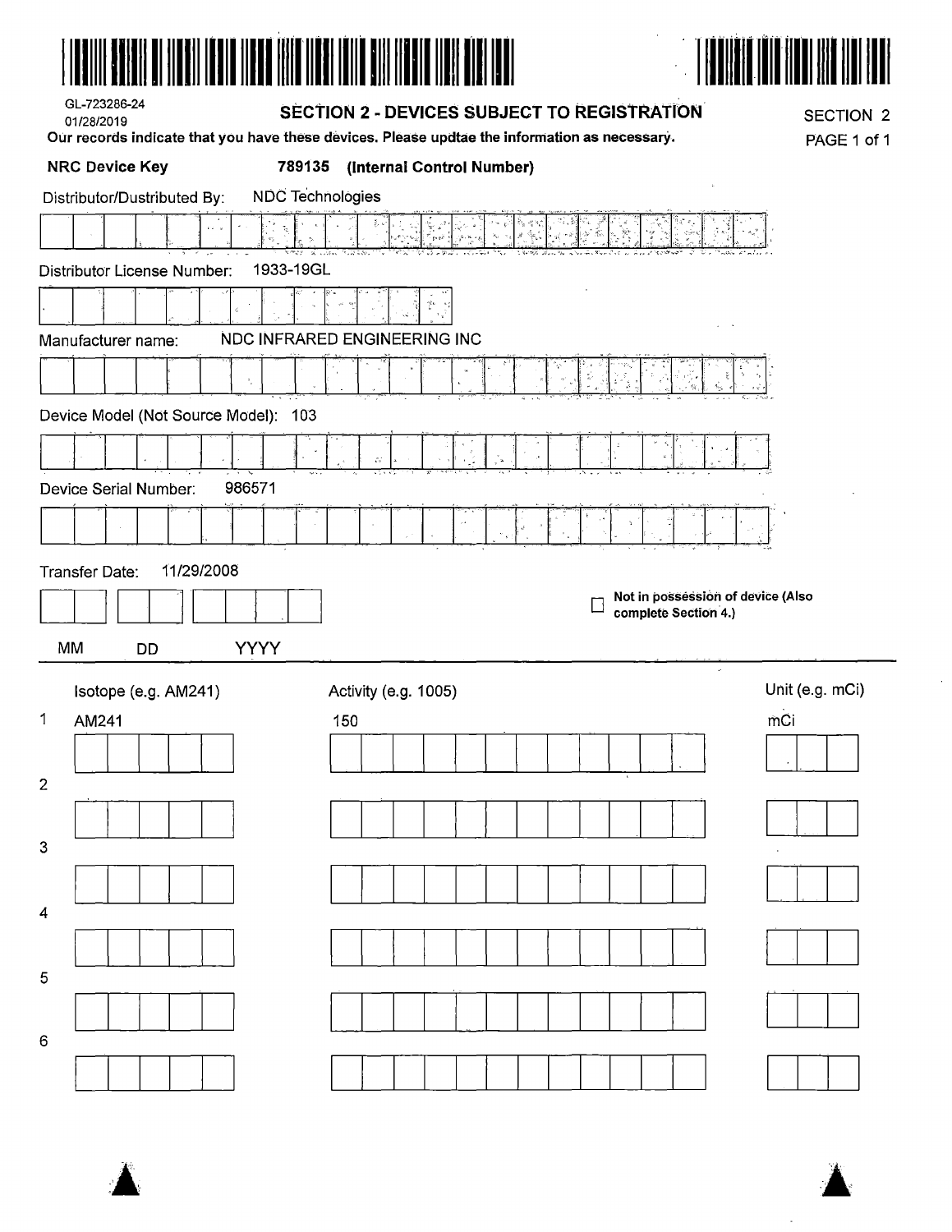



| GL-723286-24 |
|--------------|
| 01/28/2019   |

SECTION 3 - ADDITIONAL DEVICES SUBJECT TO REGISTRATION

**SECTION 3** 

|                  |                                                                                                                                                      |  |  |         |  | SECTION 3 - ADDITIONAL DEVICES SUBJECT TO REGISTRATION |                     |  |  |                   |           |  |           |  |             | PAGE 1 of 1    |
|------------------|------------------------------------------------------------------------------------------------------------------------------------------------------|--|--|---------|--|--------------------------------------------------------|---------------------|--|--|-------------------|-----------|--|-----------|--|-------------|----------------|
|                  | Provide information about other devices you have that are subject to registration. Do not report specifically licensed devices.<br>Manufacturer Name |  |  |         |  |                                                        |                     |  |  |                   |           |  |           |  |             |                |
|                  |                                                                                                                                                      |  |  |         |  |                                                        |                     |  |  |                   |           |  |           |  |             |                |
|                  | <b>Initial Transferor Name</b>                                                                                                                       |  |  |         |  |                                                        |                     |  |  |                   |           |  |           |  |             |                |
|                  |                                                                                                                                                      |  |  |         |  |                                                        |                     |  |  |                   |           |  |           |  |             |                |
|                  | Initial Transferor License Number (if known)                                                                                                         |  |  |         |  |                                                        |                     |  |  |                   |           |  |           |  |             |                |
|                  |                                                                                                                                                      |  |  |         |  |                                                        |                     |  |  |                   |           |  |           |  |             |                |
|                  | Device Model Number (Not Source Model)                                                                                                               |  |  |         |  |                                                        |                     |  |  |                   |           |  |           |  |             |                |
|                  |                                                                                                                                                      |  |  |         |  |                                                        |                     |  |  |                   |           |  |           |  |             |                |
|                  | Device Serial Number                                                                                                                                 |  |  |         |  |                                                        |                     |  |  |                   |           |  |           |  |             |                |
|                  |                                                                                                                                                      |  |  |         |  |                                                        |                     |  |  |                   |           |  |           |  |             |                |
|                  | How acquired and date (e.g.,                                                                                                                         |  |  | $\circ$ |  | Manufacturer/Initial Transferor listed above           |                     |  |  |                   |           |  |           |  |             |                |
|                  | from a distributor/manufacturer,<br>other licensee, other source)?                                                                                   |  |  | $\circ$ |  | Other General Licensee                                 |                     |  |  | Date Transferred. |           |  |           |  |             |                |
|                  |                                                                                                                                                      |  |  | O       |  | <b>Other Sources</b>                                   |                     |  |  |                   | <b>MM</b> |  | <b>DD</b> |  | <b>YYYY</b> |                |
|                  |                                                                                                                                                      |  |  |         |  |                                                        |                     |  |  |                   |           |  |           |  |             |                |
|                  | Isotope (e.g. AM241)                                                                                                                                 |  |  |         |  |                                                        | Activity (e.g. 100) |  |  |                   |           |  |           |  |             | Unit (e.g. mCi |
| 1.               |                                                                                                                                                      |  |  |         |  |                                                        |                     |  |  |                   |           |  |           |  |             |                |
| $\overline{2}$ . |                                                                                                                                                      |  |  |         |  |                                                        |                     |  |  |                   |           |  |           |  |             |                |
| 3.               |                                                                                                                                                      |  |  |         |  |                                                        |                     |  |  |                   |           |  |           |  |             |                |
|                  |                                                                                                                                                      |  |  |         |  |                                                        |                     |  |  |                   |           |  |           |  |             |                |
| 4.               |                                                                                                                                                      |  |  |         |  |                                                        |                     |  |  |                   |           |  |           |  |             |                |
| 5.               |                                                                                                                                                      |  |  |         |  |                                                        |                     |  |  |                   |           |  |           |  |             |                |
| 6.               |                                                                                                                                                      |  |  |         |  |                                                        |                     |  |  |                   |           |  |           |  |             |                |
| 7.               |                                                                                                                                                      |  |  |         |  |                                                        |                     |  |  |                   |           |  |           |  |             |                |
|                  |                                                                                                                                                      |  |  |         |  |                                                        |                     |  |  |                   |           |  |           |  |             |                |
| 8.               |                                                                                                                                                      |  |  |         |  |                                                        |                     |  |  |                   |           |  |           |  |             |                |
| 9.               |                                                                                                                                                      |  |  |         |  |                                                        |                     |  |  |                   |           |  |           |  |             |                |
| 10.              |                                                                                                                                                      |  |  |         |  |                                                        |                     |  |  |                   |           |  |           |  |             |                |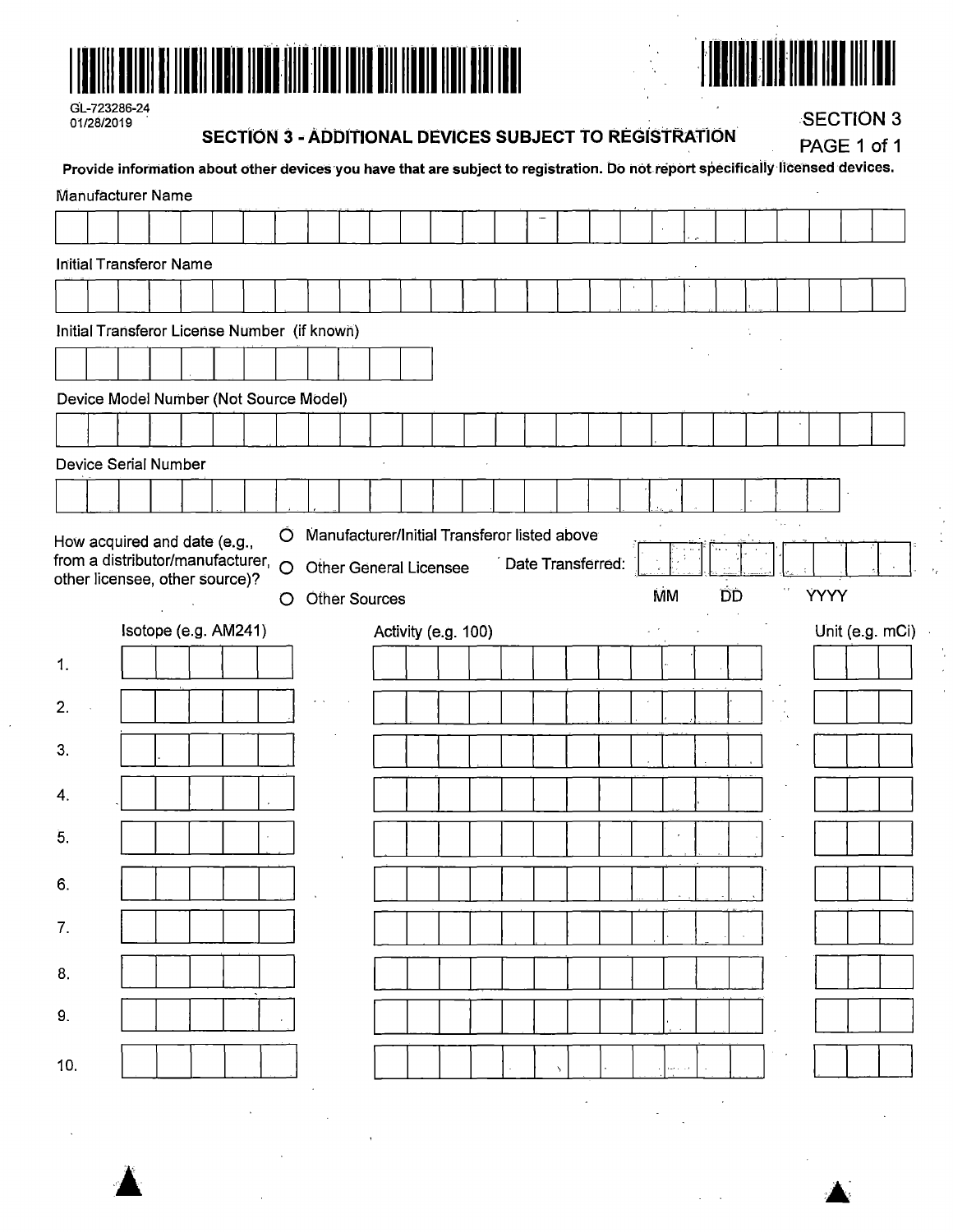

| ---------  |  |
|------------|--|
| 01/28/2019 |  |
|            |  |

 $\bar{.}$ 

#### SECTION 4 - NOT IN POSSESSION OF DEVICE

**SECTION 4** PAGE 1 of 1

| Provide information about devices listed in Section 2 or 6, but no longer in your possession. |
|-----------------------------------------------------------------------------------------------|
|-----------------------------------------------------------------------------------------------|

| Part 1                                                                                    | Transfer Date:                                                     |
|-------------------------------------------------------------------------------------------|--------------------------------------------------------------------|
| NRC Device Key:                                                                           |                                                                    |
| (from Section 2 or 6)                                                                     | MM<br><b>DD</b><br><b>YYYY</b>                                     |
| Location of the Device:                                                                   |                                                                    |
| O Whereabouts Unknown (Complete Part 1 only)                                              | O Transferred to another general licensee (Complete Parts 2 and 3) |
| O Never Possessed the Device (Complete Part 1 only)                                       | O Transferred to a Specific Licensee (Not the manufacturer)        |
| $\circ$<br>Returned to Manufacturer (Complete Part 1 only)                                | (Complete Part 2)                                                  |
| Part 2<br>License Number of Recipient (if transferred to a specific licensee):            |                                                                    |
| أأفريق                                                                                    |                                                                    |
| Company Náme:                                                                             |                                                                    |
|                                                                                           |                                                                    |
| Department:                                                                               |                                                                    |
|                                                                                           |                                                                    |
| Address Line 1:                                                                           | $\sim$ .                                                           |
|                                                                                           |                                                                    |
| Address Line 2:                                                                           |                                                                    |
|                                                                                           |                                                                    |
|                                                                                           |                                                                    |
| City:                                                                                     |                                                                    |
|                                                                                           |                                                                    |
| State:<br>Zip Code:<br>४ मुझ<br>$\mathcal{Z}$<br>$\frac{1}{2}$ and $\frac{1}{2}$          | مي".<br>$\frac{d^2}{d^2}$<br>$\mathbf{X}^{A,\varphi}$<br>-8        |
| Part 3<br>Enter the name of the individual responsibe for this device:                    |                                                                    |
| Last name:                                                                                |                                                                    |
|                                                                                           |                                                                    |
| First name:                                                                               | Middle Initial:                                                    |
| $\frac{1}{2}$<br>事にな<br>P,<br>$\mathbf{g}_\mathrm{in}$ , $\mathbf{g}'$<br>$\mathcal{Q}_i$ |                                                                    |
| <b>Business Telephone</b><br>÷<br>Number:                                                 | t alle<br>Extension:                                               |
| Title:                                                                                    |                                                                    |
|                                                                                           |                                                                    |
|                                                                                           |                                                                    |
|                                                                                           |                                                                    |

 $\mathbf{L}$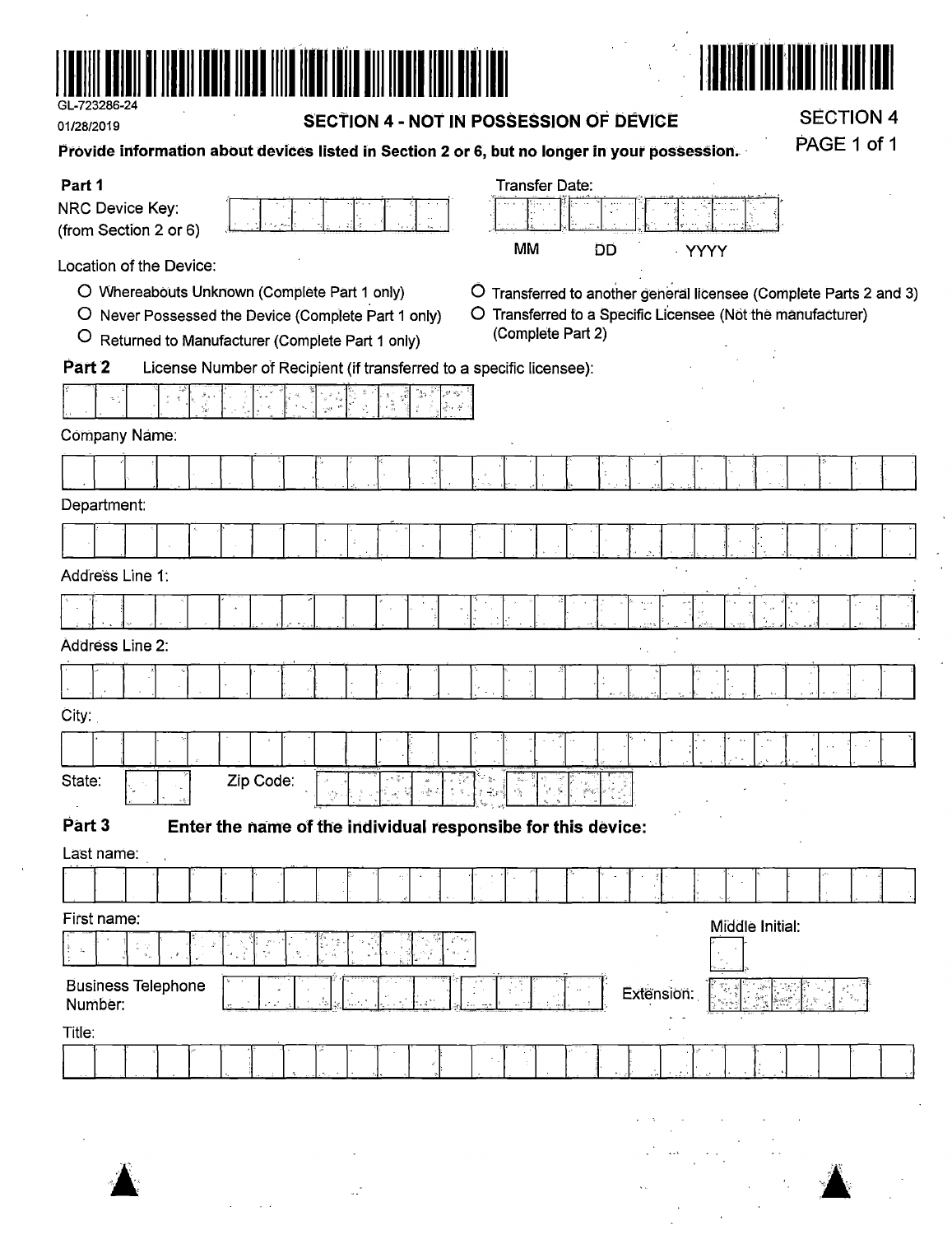



GL-723286-24 01/28/2019

#### **SECTION 5** - **CERTIFICATION**

SECTION 5 PAGE 1 of 1

I hereby certify that:

 $\blacktriangle$  .

- A All information contained in this registration is true and complete to the best of my kn'owledge and. belief.
- B. A physical inventory of the devices subject to registration has been completed, and the device information on this form has been checked against the device labeling.
- C. I am aware- of the requirements of the general license; provided in 10 CFR 31'.5. (Copied of applicable regulations may be viewed at the NRC website at: http://www.nrc.gov/reading-rm/doc-collections/cfr)

~~- *Hw:t=* 

 $O2/12$  $201$ 

**SIGNAlURE** - **RESPONSIBLE INDIVIDUAL (Listed in Section 1) DATE** 

**WARNING:** FALSE STATEMENTS MAY BE SUBJECT TO CIVILAND/OR CRIMINAL PENALTIES. NRC REGULATIONS REQUIRE THAT·SUBMISSIONS TO THE NRC BE COMPLETE AND ACCURATE IN ALL MATERIAL ASPECTS. 10 U.S.C SECTION 1001 MAKES IT A CRIMINAL OFFENSE TO MAKE A WILLFULLY WRONG STATEMENT OR REPRESENTATION TO ANY DEPARTMENT OR AGENCY OF THE UNITED STATES AS TO ANY MATTER IN ITS JURISDICTION.